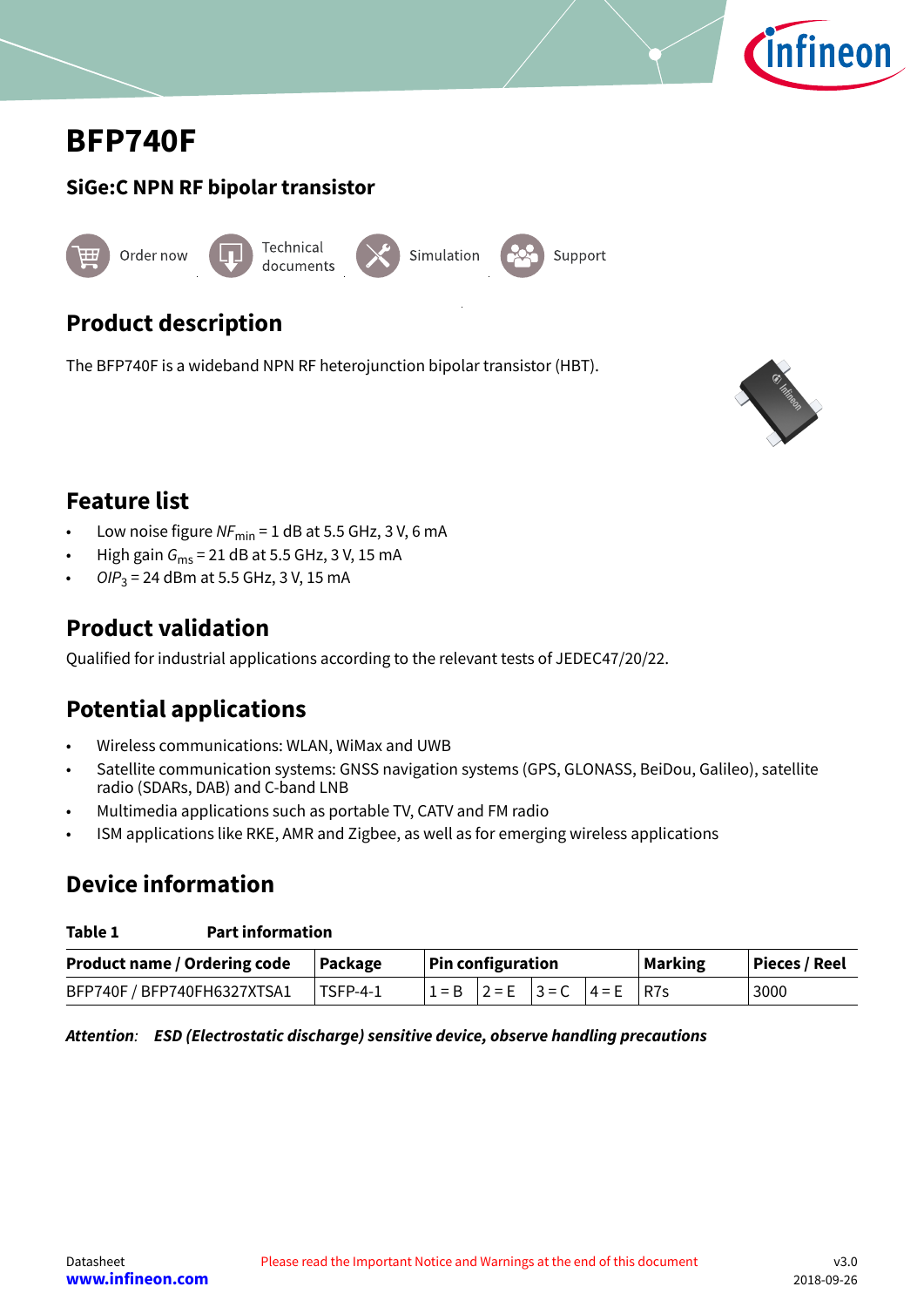

# Table of contents

# **Table of contents**

| 1            |  |
|--------------|--|
| $\mathbf{2}$ |  |
| 3            |  |
| 3.1          |  |
| 3.2          |  |
| 3.3          |  |
| 3.4          |  |
| 3.5          |  |
| 4            |  |
|              |  |
|              |  |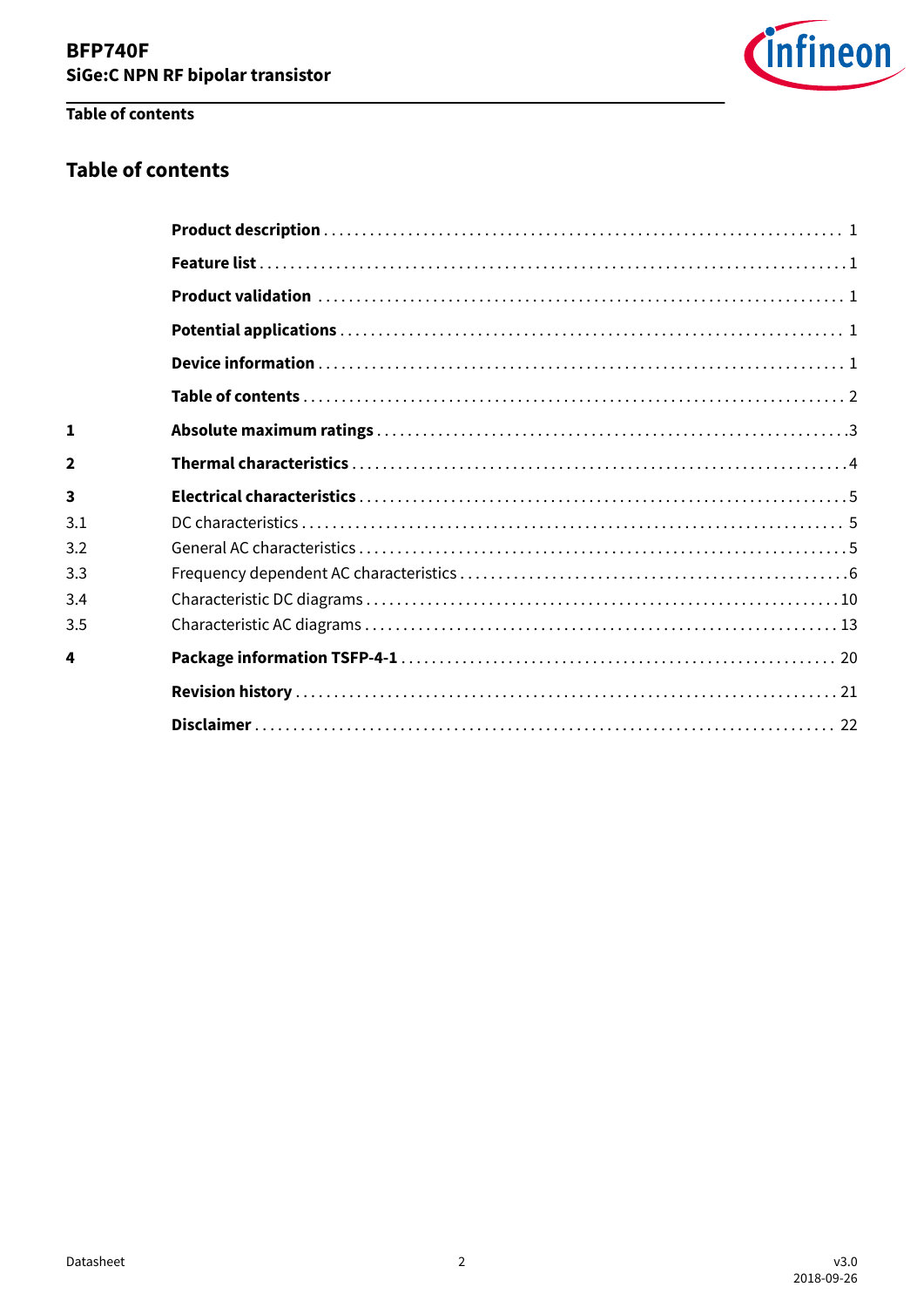

<span id="page-2-0"></span>**Absolute maximum ratings**

# **1 Absolute maximum ratings**

| Table 2<br>Absolute maximum ratings $T_A$ = 25 °C (unless otherwise specified) |                  |      |               |             |                           |  |  |  |  |  |
|--------------------------------------------------------------------------------|------------------|------|---------------|-------------|---------------------------|--|--|--|--|--|
| <b>Parameter</b>                                                               | Symbol           |      | <b>Values</b> | <b>Unit</b> | Note or test condition    |  |  |  |  |  |
|                                                                                |                  | Min. | Max.          |             |                           |  |  |  |  |  |
| Collector emitter voltage                                                      | $V_{\text{CEO}}$ |      | 4.0           | V           | Open base                 |  |  |  |  |  |
|                                                                                |                  |      | 3.5           |             | $T_A$ = -55 °C, open base |  |  |  |  |  |
| Collector emitter voltage                                                      | $V_{\text{CES}}$ |      | 13            |             | E-B short circuited       |  |  |  |  |  |
| Collector base voltage                                                         | $V_{\text{CBO}}$ |      | 13            |             | Open emitter              |  |  |  |  |  |
| Emitter base voltage                                                           | $V_{EBO}$        |      | 1.2           |             | Open collector            |  |  |  |  |  |
| Base current                                                                   | $l_{\mathsf{B}}$ |      | 4             | mA          | $\overline{\phantom{0}}$  |  |  |  |  |  |
| Collector current                                                              | $I_{\rm C}$      |      | 45            |             |                           |  |  |  |  |  |
| Total power dissipation 1)                                                     | $P_{\text{tot}}$ |      | 160           | mW          | $T_S \leq 102$ °C         |  |  |  |  |  |
| Junction temperature                                                           | $T_{\rm J}$      |      | 150           | $^{\circ}C$ |                           |  |  |  |  |  |
| Storage temperature                                                            | $T_{\text{Stg}}$ | -55  |               |             |                           |  |  |  |  |  |

### **Attention**: **Stresses above the max. values listed here may cause permanent damage to the device. Exposure to absolute maximum rating conditions for extended periods may affect device reliability. Exceeding only one of these values may cause irreversible damage to the integrated circuit.**

 $1 - T_S$  is the soldering point temperature.  $T_S$  is measured on the emitter lead at the soldering point of the PCB.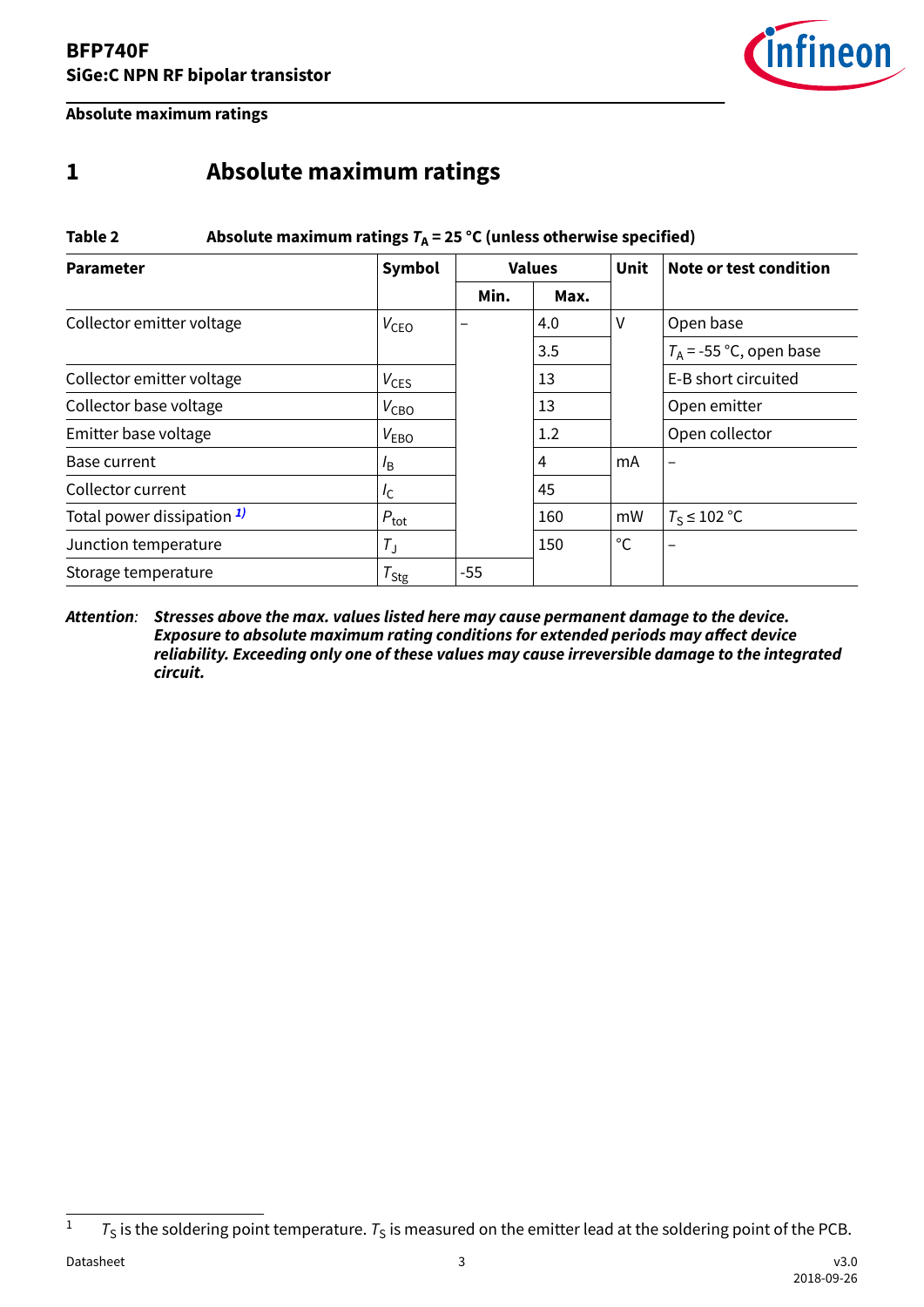

<span id="page-3-0"></span>**Thermal characteristics**

# **2 Thermal characteristics**

### **Table 3 Thermal resistance**

| <b>Parameter</b>           | Symbol     | <b>Values</b>            |      |                          | Unit | Note or test condition |
|----------------------------|------------|--------------------------|------|--------------------------|------|------------------------|
|                            |            | Min.                     | Typ. | Max.                     |      |                        |
| Junction - soldering point | $R_{thJS}$ | $\overline{\phantom{m}}$ | 300  | $\overline{\phantom{a}}$ | K/W  | $\qquad \qquad -$      |
| 180                        |            |                          |      |                          |      |                        |
| 160                        |            |                          |      |                          |      |                        |
| 140                        |            |                          |      |                          |      |                        |
| 120                        |            |                          |      |                          |      |                        |
| 100                        |            |                          |      |                          |      |                        |
| $P_{tot}$ [mW]<br>80       |            |                          |      |                          |      |                        |
| 60                         |            |                          |      |                          |      |                        |
| 40                         |            |                          |      |                          |      |                        |
| $20\,$                     |            |                          |      |                          |      |                        |
| $^{0}$ 0                   | 25<br>50   | 75                       |      | 100                      | 125  | 150                    |
|                            |            | $T_S$ [°C]               |      |                          |      |                        |

**Figure 1** Total power dissipation  $P_{\text{tot}} = f(T_S)$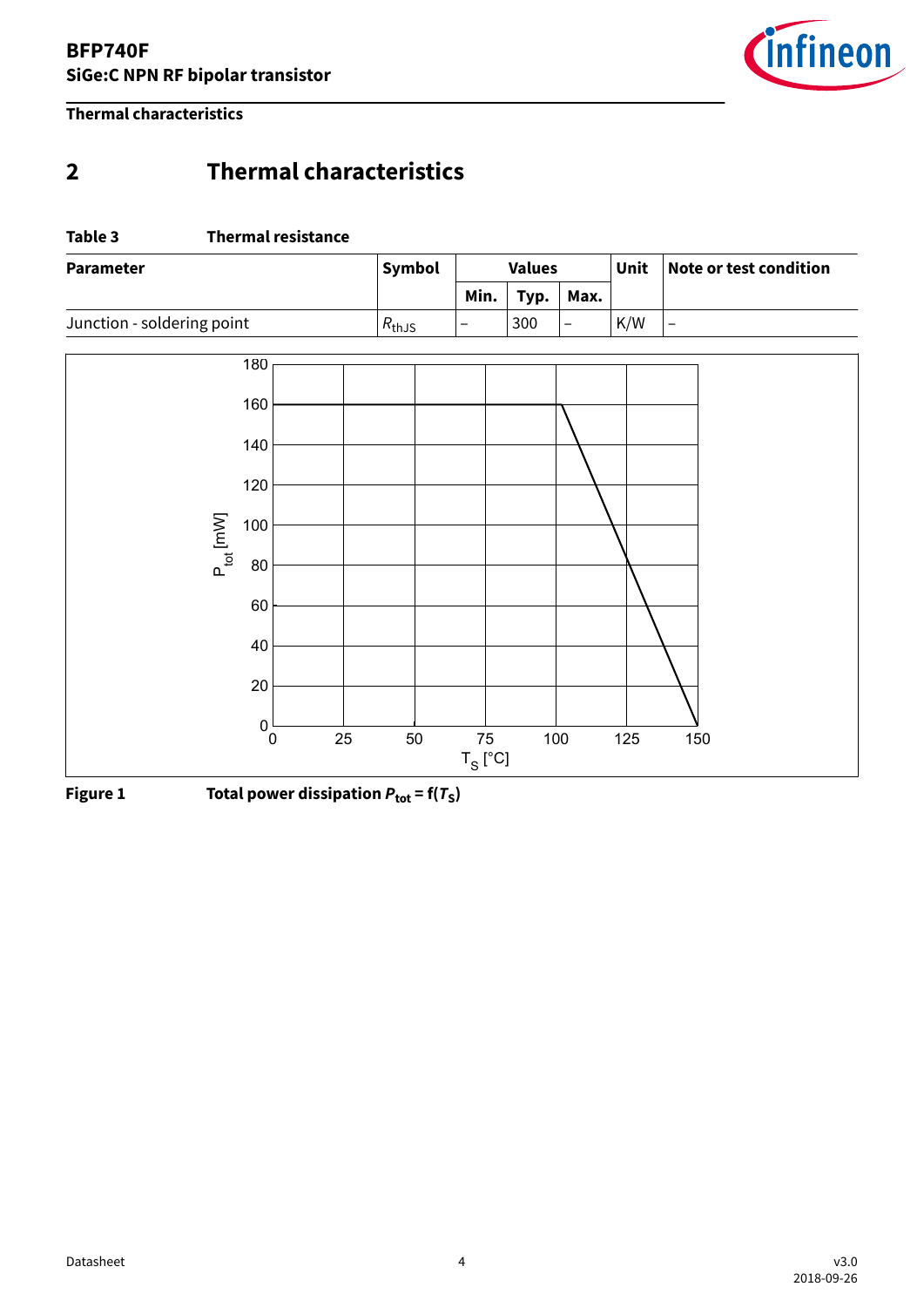

<span id="page-4-0"></span>**Electrical characteristics**

# **3 Electrical characteristics**

# **3.1 DC characteristics**

# **Table 4** DC characteristics at  $T_A = 25 \text{ °C}$

| <b>Parameter</b>                    | <b>Symbol</b> | <b>Values</b> |        |                       | <b>Unit</b> | Note or test condition                                                                |  |
|-------------------------------------|---------------|---------------|--------|-----------------------|-------------|---------------------------------------------------------------------------------------|--|
|                                     |               | Min.          | Typ.   | Max.                  |             |                                                                                       |  |
| Collector emitter breakdown voltage | $V_{(BR)CEO}$ | 4.0           | 4.7    |                       | V           | $I_C = 1$ mA, $I_B = 0$ ,<br>open base                                                |  |
| Collector emitter leakage current   | $I_{CES}$     |               | 1<br>1 | $400^{1}$<br>$40^{1}$ | nA          | $V_{CF}$ = 13 V, $V_{BF}$ = 0<br>$V_{CF}$ = 5 V, $V_{BF}$ = 0,<br>E-B short circuited |  |
| Collector base leakage current      | $I_{CBO}$     |               | 1      | $40^{1}$              |             | $V_{CB} = 5 V, I_E = 0,$<br>open emitter                                              |  |
| Emitter base leakage current        | $I_{EBO}$     |               | 1      | $40^{1}$              |             | $V_{FB}$ = 0.5 V, $I_c$ = 0,<br>open collector                                        |  |
| DC current gain                     | $h_{FE}$      | 160           | 250    | 400                   |             | $V_{CE}$ = 3 V, $I_C$ = 25 mA,<br>pulse measured                                      |  |

# **3.2 General AC characteristics**

# Table 5 **General AC characteristics at**  $T_A$  **= 25 °C**

| <b>Parameter</b>              | Symbol           | <b>Values</b> |      |                          | <b>Unit</b> | Note or test condition                                                |  |
|-------------------------------|------------------|---------------|------|--------------------------|-------------|-----------------------------------------------------------------------|--|
|                               |                  | Min.          | Typ. | Max.                     |             |                                                                       |  |
| <b>Transition frequency</b>   | $f_{\mathsf{T}}$ | —             | 45   | $\overline{\phantom{0}}$ | GHz         | $V_{CE}$ = 3 V, $I_C$ = 25 mA,<br>$f = 2$ GHz                         |  |
| Collector base capacitance    | $C_{CB}$         |               | 0.08 | 0.12                     | pF          | $V_{CB}$ = 3 V, $V_{BE}$ = 0,<br>$f = 1$ MHz,<br>emitter grounded     |  |
| Collector emitter capacitance | $C_{CE}$         |               | 0.3  |                          |             | $V_{CF}$ = 3 V, $V_{BF}$ = 0,<br>$f = 1$ MHz,<br>base grounded        |  |
| Emitter base capacitance      | $C_{EB}$         |               | 0.4  |                          |             | $V_{EB}$ = 0.5 V, $V_{CB}$ = 0,<br>$f = 1$ MHz,<br>collector grounded |  |

<sup>&</sup>lt;sup>1</sup> Maximum values not limited by the device but by the short cycle time of the 100% test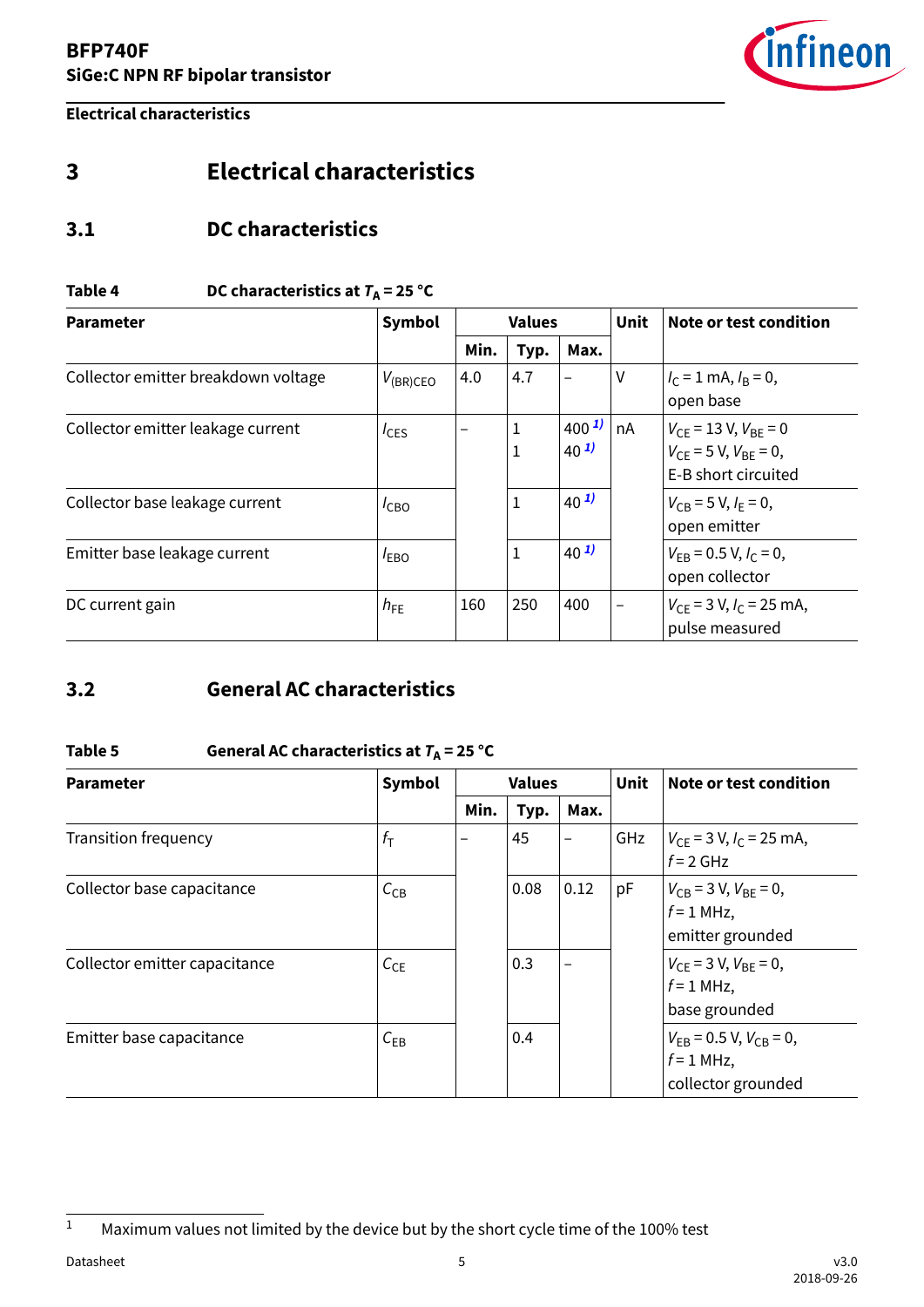

<span id="page-5-0"></span>**Electrical characteristics**

# **3.3 Frequency dependent AC characteristics**

Measurement setup is a test fixture with Bias-T's in a 50  $\Omega$  system,  $T_A$  = 25 °C.



### **Figure 2**

# Table 6  $AC characteristics, V_{CE} = 3 V, f = 450 MHz$

| <b>Parameter</b>                  |                                       | Symbol            |      | <b>Values</b> |      | <b>Unit</b> | Note or test condition                          |
|-----------------------------------|---------------------------------------|-------------------|------|---------------|------|-------------|-------------------------------------------------|
|                                   |                                       |                   | Min. | Typ.          | Max. |             |                                                 |
| Power gain                        |                                       |                   |      |               |      | dB          |                                                 |
| Maximum power gain<br>$\bullet$   |                                       | $G_{\rm ms}$      |      | 32            |      |             | $I_c = 15$ mA                                   |
| Transducer gain<br>$\bullet$      |                                       | $ S_{21} ^2$      |      | 30            |      |             |                                                 |
| Noise figure                      |                                       |                   |      |               |      |             |                                                 |
| Minimum noise figure<br>$\bullet$ |                                       | $NF_{\text{min}}$ |      | 0.4           |      |             | $I_c = 6$ mA                                    |
| Associated gain<br>$\bullet$      |                                       | $G_{\text{ass}}$  |      | 26.5          |      |             |                                                 |
| Linearity                         |                                       |                   |      |               |      | dBm         |                                                 |
| $\bullet$                         | 3rd order intercept point at output   | OIP <sub>3</sub>  |      | 22.5          |      |             | $Z_S = Z_1 = 50 \Omega$ , $I_C = 15 \text{ mA}$ |
| $\bullet$                         | 1 dB gain compression point at output | $OP_{1dB}$        |      | 6.5           |      |             |                                                 |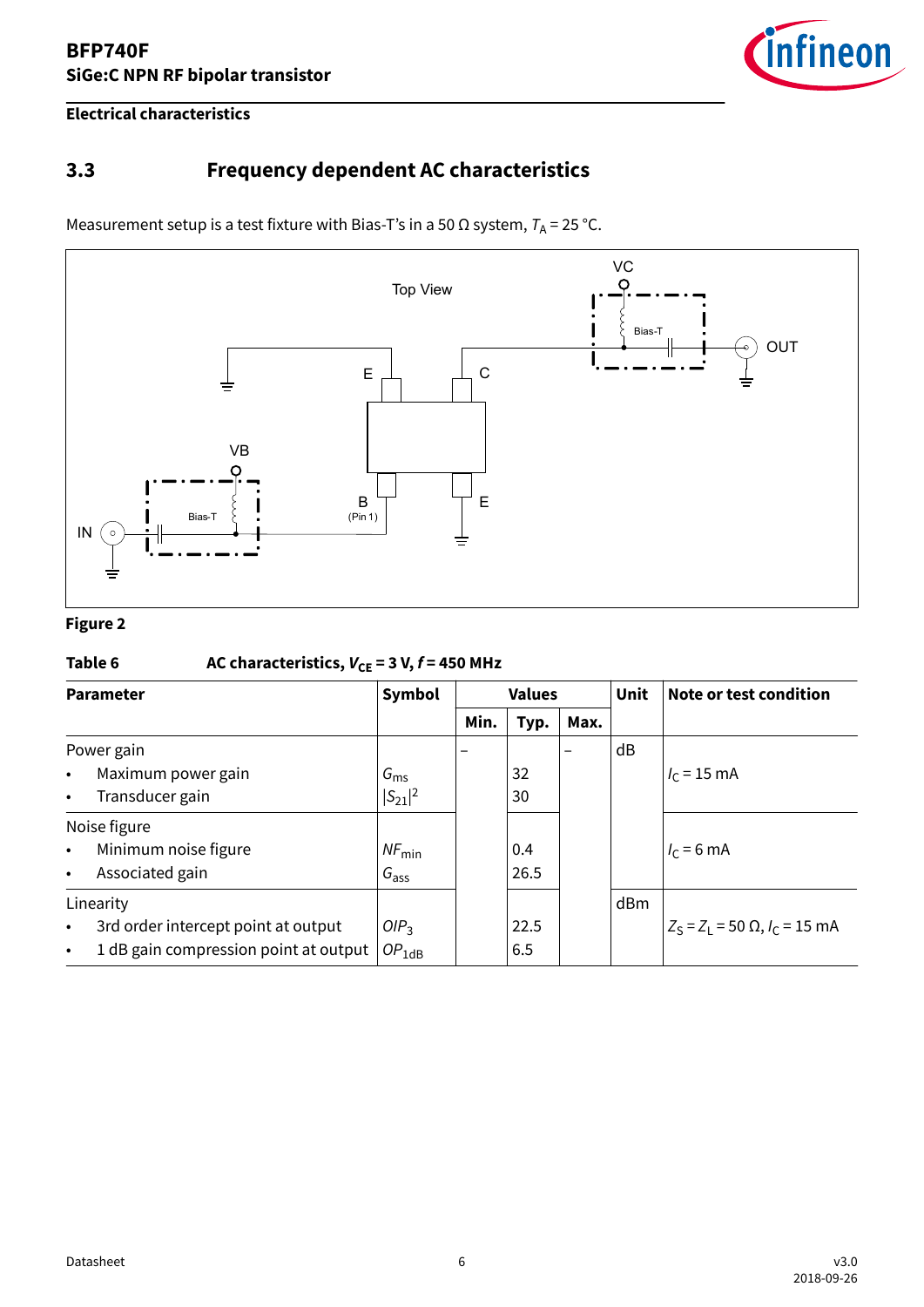

# **Electrical characteristics**

# Table 7  $\qquad$  AC characteristics,  $V_{CE} = 3 V, f = 900 MHz$

| <b>Parameter</b> |                                       | Symbol            | <b>Values</b>            |      |      | <b>Unit</b> | Note or test condition            |
|------------------|---------------------------------------|-------------------|--------------------------|------|------|-------------|-----------------------------------|
|                  |                                       |                   | Min.                     | Typ. | Max. |             |                                   |
|                  | Power gain                            |                   | $\overline{\phantom{0}}$ |      | -    | dB          |                                   |
| $\bullet$        | Maximum power gain                    | $G_{\rm ms}$      |                          | 29   |      |             | $I_c = 15$ mA                     |
| $\bullet$        | Transducer gain                       | $ S_{21} ^2$      |                          | 28   |      |             |                                   |
|                  | Noise figure                          |                   |                          |      |      |             |                                   |
| $\bullet$        | Minimum noise figure                  | $NF_{\text{min}}$ |                          | 0.45 |      |             | $I_c = 6$ mA                      |
| $\bullet$        | Associated gain                       | $G_{\text{ass}}$  |                          | 25   |      |             |                                   |
|                  | Linearity                             |                   |                          |      |      | dBm         |                                   |
| $\bullet$        | 3rd order intercept point at output   | OIP <sub>3</sub>  |                          | 23   |      |             | $Z_S = Z_1 = 50$ Ω, $I_C = 15$ mA |
| $\bullet$        | 1 dB gain compression point at output | $OP_{1dB}$        |                          | 8    |      |             |                                   |

# **Table 8** AC characteristics,  $V_{CE} = 3 V$ ,  $f = 1.5$  GHz

| <b>Parameter</b> |                                       | Symbol            |      | <b>Values</b> |      | Unit | Note or test condition                          |  |
|------------------|---------------------------------------|-------------------|------|---------------|------|------|-------------------------------------------------|--|
|                  |                                       |                   | Min. | Typ.          | Max. |      |                                                 |  |
|                  | Power gain                            |                   |      |               |      | dB   |                                                 |  |
| $\bullet$        | Maximum power gain                    | $G_{\rm ms}$      |      | 26.5          |      |      | $I_c = 15$ mA                                   |  |
| $\bullet$        | Transducer gain                       | $ S_{21} ^2$      |      | 25.5          |      |      |                                                 |  |
|                  | Noise figure                          |                   |      |               |      |      |                                                 |  |
| $\bullet$        | Minimum noise figure                  | $NF_{\text{min}}$ |      | 0.5           |      |      | $I_c = 6$ mA                                    |  |
| $\bullet$        | Associated gain                       | $G_{\text{ass}}$  |      | 23            |      |      |                                                 |  |
|                  | Linearity                             |                   |      |               |      | dBm  |                                                 |  |
| $\bullet$        | 3rd order intercept point at output   | OIP <sub>3</sub>  |      | 22.5          |      |      | $Z_S = Z_1 = 50 \Omega$ , $I_C = 15 \text{ mA}$ |  |
| $\bullet$        | 1 dB gain compression point at output | $OP_{1dB}$        |      | 8             |      |      |                                                 |  |

# Table 9 AC characteristics,  $V_{CE} = 3 V, f = 1.9 GHz$

| <b>Parameter</b> |                                       | Symbol            |      | <b>Values</b> |                          | <b>Unit</b> | Note or test condition                          |  |
|------------------|---------------------------------------|-------------------|------|---------------|--------------------------|-------------|-------------------------------------------------|--|
|                  |                                       |                   | Min. | Typ.          | Max.                     |             |                                                 |  |
|                  | Power gain                            |                   |      |               | $\overline{\phantom{0}}$ | dB          |                                                 |  |
| $\bullet$        | Maximum power gain                    | $G_{\rm ms}$      |      | 25.5          |                          |             | $I_c = 15$ mA                                   |  |
| $\bullet$        | Transducer gain                       | $ S_{21} ^2$      |      | 24            |                          |             |                                                 |  |
|                  | Noise figure                          |                   |      |               |                          |             |                                                 |  |
| $\bullet$        | Minimum noise figure                  | $NF_{\text{min}}$ |      | 0.55          |                          |             | $I_c = 6$ mA                                    |  |
| $\bullet$        | Associated gain                       | $G_{\text{ass}}$  |      | 21.5          |                          |             |                                                 |  |
|                  | Linearity                             |                   |      |               |                          | dBm         |                                                 |  |
| $\bullet$        | 3rd order intercept point at output   | OIP <sub>3</sub>  |      | 23.5          |                          |             | $Z_S = Z_1 = 50 \Omega$ , $I_C = 15 \text{ mA}$ |  |
| $\bullet$        | 1 dB gain compression point at output | $OP_{1dB}$        |      | 8             |                          |             |                                                 |  |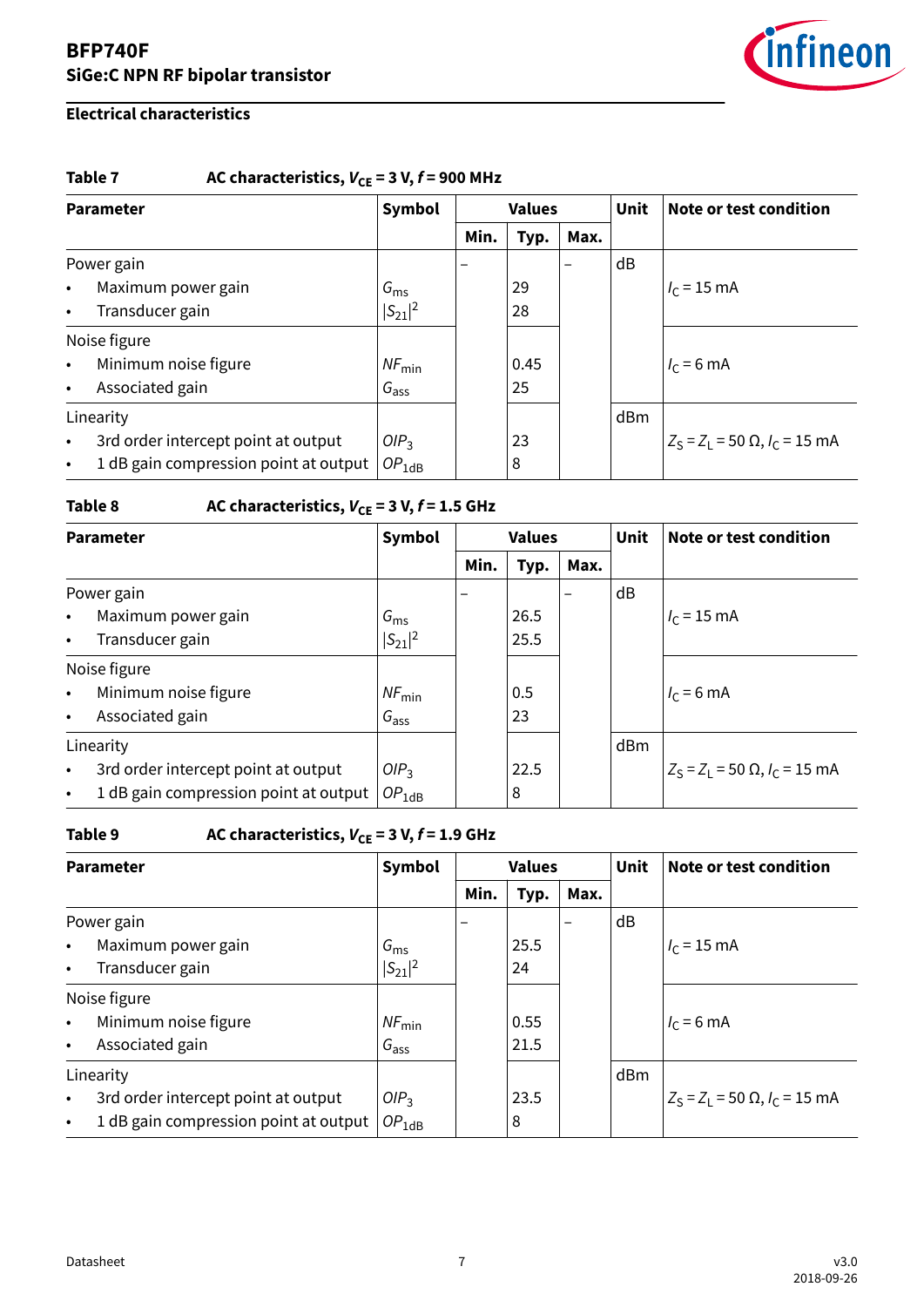

# **Electrical characteristics**

# Table 10  $AC$  characteristics,  $V_{CE} = 3 V, f = 2.4 GHz$

| <b>Parameter</b> |                                       | Symbol            |      | <b>Values</b> |                          | <b>Unit</b> | Note or test condition                          |
|------------------|---------------------------------------|-------------------|------|---------------|--------------------------|-------------|-------------------------------------------------|
|                  |                                       |                   | Min. | Typ.          | Max.                     |             |                                                 |
|                  | Power gain                            |                   |      |               | $\overline{\phantom{0}}$ | dB          |                                                 |
| $\bullet$        | Maximum power gain                    | $G_{\rm ms}$      |      | 24.5          |                          |             | $I_c = 15$ mA                                   |
| $\bullet$        | Transducer gain                       | $ S_{21} ^2$      |      | 22            |                          |             |                                                 |
|                  | Noise figure                          |                   |      |               |                          |             |                                                 |
| $\bullet$        | Minimum noise figure                  | $NF_{\text{min}}$ |      | 0.6           |                          |             | $I_c = 6$ mA                                    |
| $\bullet$        | Associated gain                       | $G_{\text{ass}}$  |      | 20            |                          |             |                                                 |
|                  | Linearity                             |                   |      |               |                          | dBm         |                                                 |
| $\bullet$        | 3rd order intercept point at output   | OIP <sub>3</sub>  |      | 24            |                          |             | $Z_S = Z_1 = 50 \Omega$ , $I_C = 15 \text{ mA}$ |
| $\bullet$        | 1 dB gain compression point at output | $OP_{1dB}$        |      | 8             |                          |             |                                                 |

# **Table 11** AC characteristics,  $V_{CE} = 3 V$ ,  $f = 3.5$  GHz

| <b>Parameter</b> |                                       | Symbol            |      | <b>Values</b> |                          | <b>Unit</b> | Note or test condition                          |
|------------------|---------------------------------------|-------------------|------|---------------|--------------------------|-------------|-------------------------------------------------|
|                  |                                       |                   | Min. | Typ.          | Max.                     |             |                                                 |
|                  | Power gain                            |                   |      |               | $\overline{\phantom{0}}$ | dB          |                                                 |
| $\bullet$        | Maximum power gain                    | $G_{\rm ms}$      |      | 23            |                          |             | $I_c = 15$ mA                                   |
| $\bullet$        | Transducer gain                       | $ S_{21} ^2$      |      | 19            |                          |             |                                                 |
|                  | Noise figure                          |                   |      |               |                          |             |                                                 |
| $\bullet$        | Minimum noise figure                  | $NF_{\text{min}}$ |      | 0.75          |                          |             | $I_c = 6$ mA                                    |
| $\bullet$        | Associated gain                       | $G_{\text{ass}}$  |      | 17.5          |                          |             |                                                 |
|                  | Linearity                             |                   |      |               |                          | dBm         |                                                 |
| $\bullet$        | 3rd order intercept point at output   | OIP <sub>3</sub>  |      | 24.5          |                          |             | $Z_S = Z_1 = 50 \Omega$ , $I_C = 15 \text{ mA}$ |
| $\bullet$        | 1 dB gain compression point at output | $OP_{1dB}$        |      | 8             |                          |             |                                                 |

# **Table 12** AC characteristics,  $V_{CE} = 3 V$ ,  $f = 5.5$  GHz

| <b>Parameter</b> |                                       | Symbol            |      | <b>Values</b> |                                  |     | Note or test condition                          |  |
|------------------|---------------------------------------|-------------------|------|---------------|----------------------------------|-----|-------------------------------------------------|--|
|                  |                                       |                   | Min. | Typ.          | Max.<br>$\overline{\phantom{0}}$ | dB  |                                                 |  |
| Power gain       |                                       |                   |      |               |                                  |     |                                                 |  |
| $\bullet$        | Maximum power gain                    | $G_{\rm ms}$      |      | 21            |                                  |     | $I_c = 15$ mA                                   |  |
| $\bullet$        | Transducer gain                       | $ S_{21} ^2$      |      | 15.5          |                                  |     |                                                 |  |
|                  | Noise figure                          |                   |      |               |                                  |     |                                                 |  |
| $\bullet$        | Minimum noise figure                  | $NF_{\text{min}}$ |      | 0.8           |                                  |     | $I_c = 6$ mA                                    |  |
| $\bullet$        | Associated gain                       | $G_{\text{ass}}$  |      | 14            |                                  |     |                                                 |  |
| Linearity        |                                       |                   |      |               |                                  | dBm |                                                 |  |
| $\bullet$        | 3rd order intercept point at output   | OIP <sub>3</sub>  |      | 24            |                                  |     | $Z_S = Z_1 = 50 \Omega$ , $I_C = 15 \text{ mA}$ |  |
| $\bullet$        | 1 dB gain compression point at output | $OP_{1dB}$        |      | 8             |                                  |     |                                                 |  |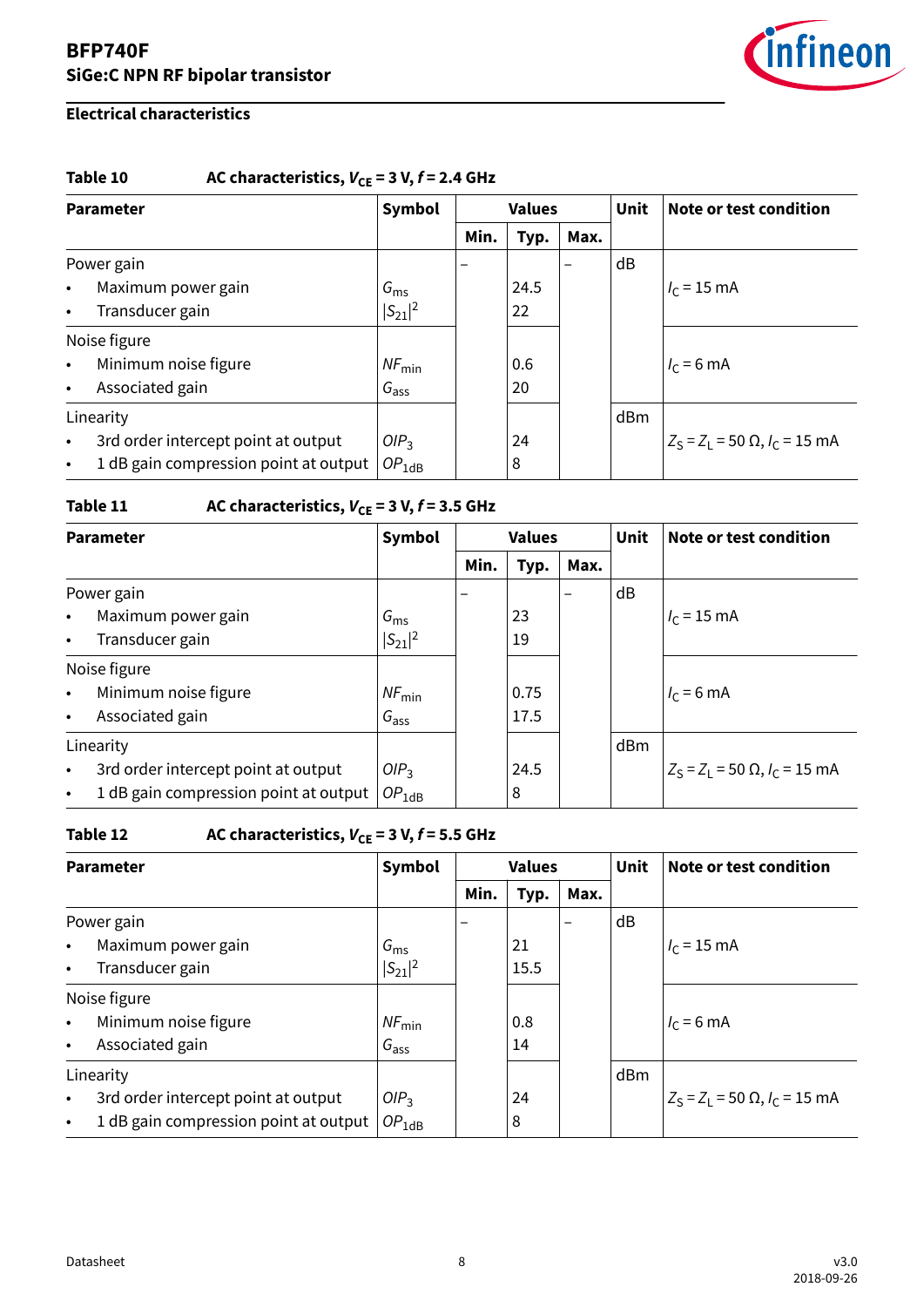

### **Electrical characteristics**

### Table 13 AC characteristics,  $V_{CE} = 3 V, f = 10 GHz$

| <b>Parameter</b> |                                       | Symbol<br><b>Values</b> |      |         |      | <b>Unit</b> | Note or test condition            |  |
|------------------|---------------------------------------|-------------------------|------|---------|------|-------------|-----------------------------------|--|
|                  |                                       |                         | Min. | Typ.    | Max. |             |                                   |  |
| Power gain       |                                       |                         |      |         |      | dB          |                                   |  |
| $\bullet$        | Maximum power gain                    | $G_{\text{ma}}$         |      | 14      |      |             | $I_c = 15$ mA                     |  |
| $\bullet$        | Transducer gain                       | $ S_{21} ^2$            |      | 9       |      |             |                                   |  |
| Noise figure     |                                       |                         |      |         |      |             |                                   |  |
| $\bullet$        | Minimum noise figure                  | $NF_{\text{min}}$       |      | $1.5\,$ |      |             | $I_c = 6$ mA                      |  |
| $\bullet$        | Associated gain                       | $G_{\text{ass}}$        |      | 10      |      |             |                                   |  |
| Linearity        |                                       |                         |      |         |      | dBm         |                                   |  |
| $\bullet$        | 3rd order intercept point at output   | OIP <sub>3</sub>        |      | 23.5    |      |             | $Z_S = Z_1 = 50$ Ω, $I_C = 15$ mA |  |
| $\bullet$        | 1 dB gain compression point at output | $OP_{1dB}$              |      | 8       |      |             |                                   |  |

Note:  $G_{\rm ms}$  = IS $_{21}/$  S $_{12}$ I for k < 1;  $G_{\rm ma}$  = IS $_{21}/$  S $_{12}$  I(k-(k<sup>2</sup>-1) $^{1/2}$ ) for k > 1. In order to get the NF $_{\rm min}$  values stated in this chapter, the test fixture losses have been subtracted from all measured results. OIP<sub>3</sub> value depends on termination of all intermodulation frequency components. Termination used for this measurement is 50 Ω from 0.2 MHz to 12 GHz.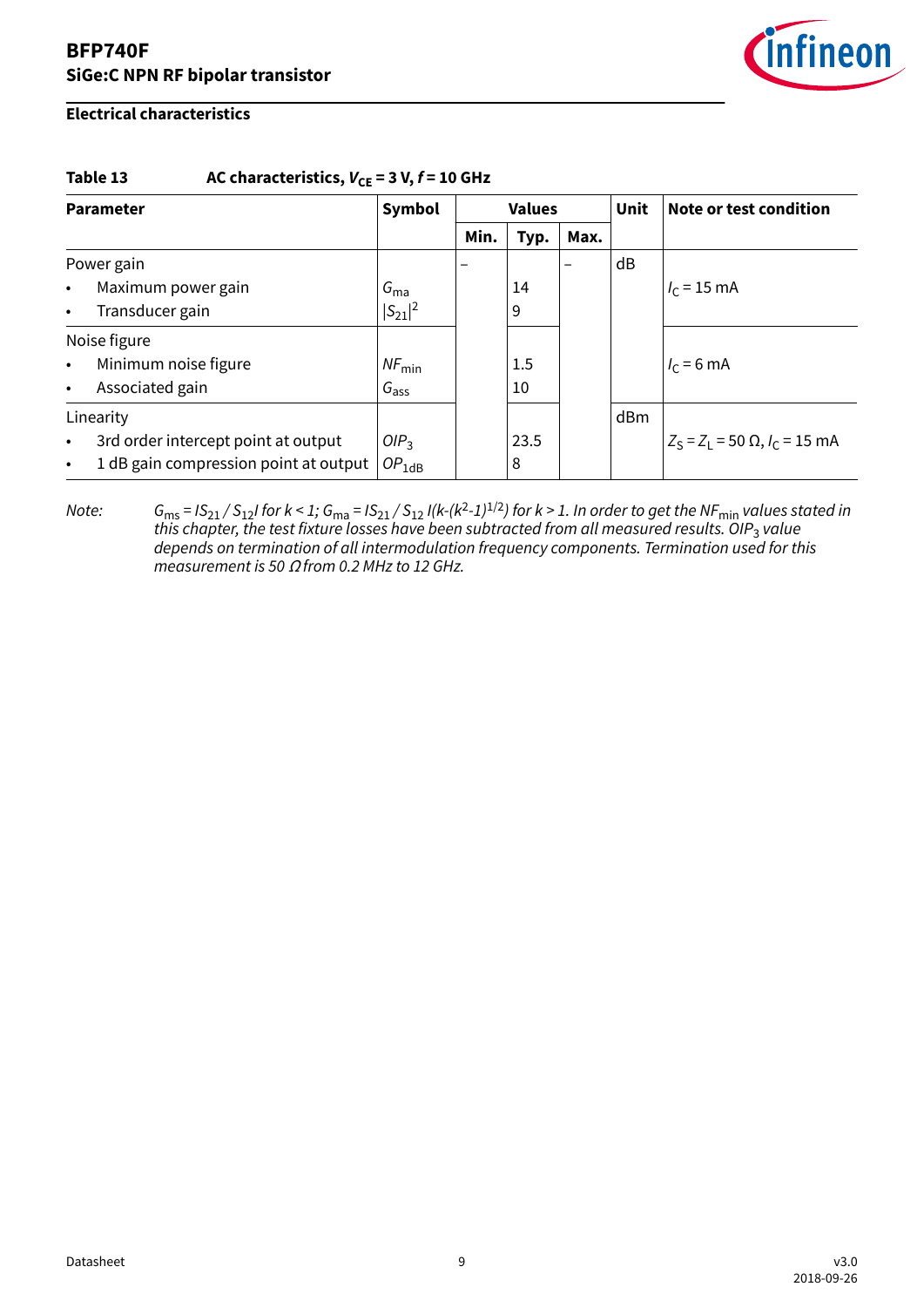### <span id="page-9-0"></span>**Electrical characteristics**



# **3.4 Characteristic DC diagrams**





**Figure 4** DC current gain  $h_{FE} = f(I_C)$ ,  $V_{CE} = 3$  V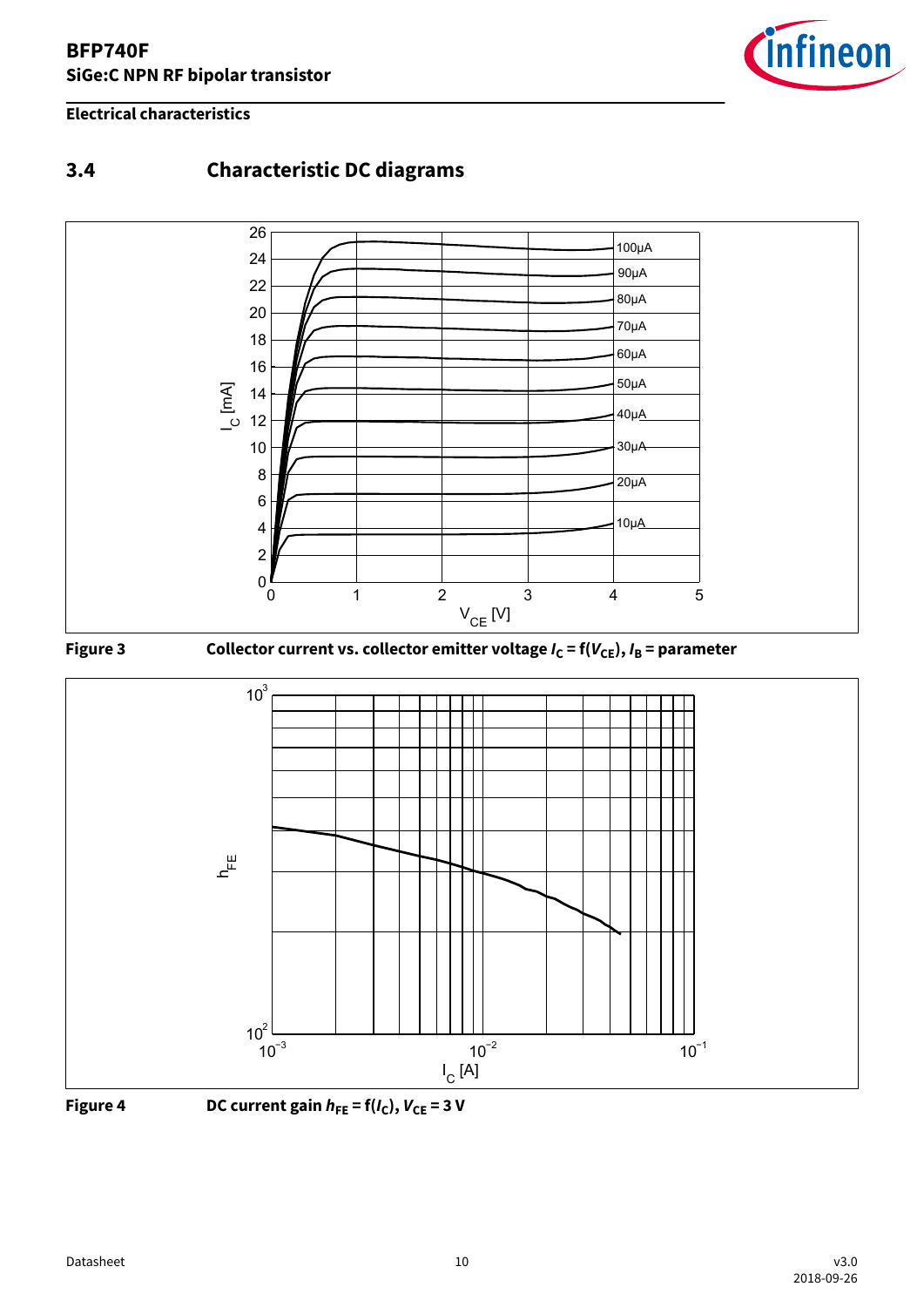





**Figure 5** Collector current vs. base emitter forward voltage  $I_C = f(V_{BE})$ ,  $V_{CE} = 2 V$ 





**Figure 6** Base current vs. base emitter forward voltage  $I_B = f(V_{BE})$ ,  $V_{CE} = 2 V$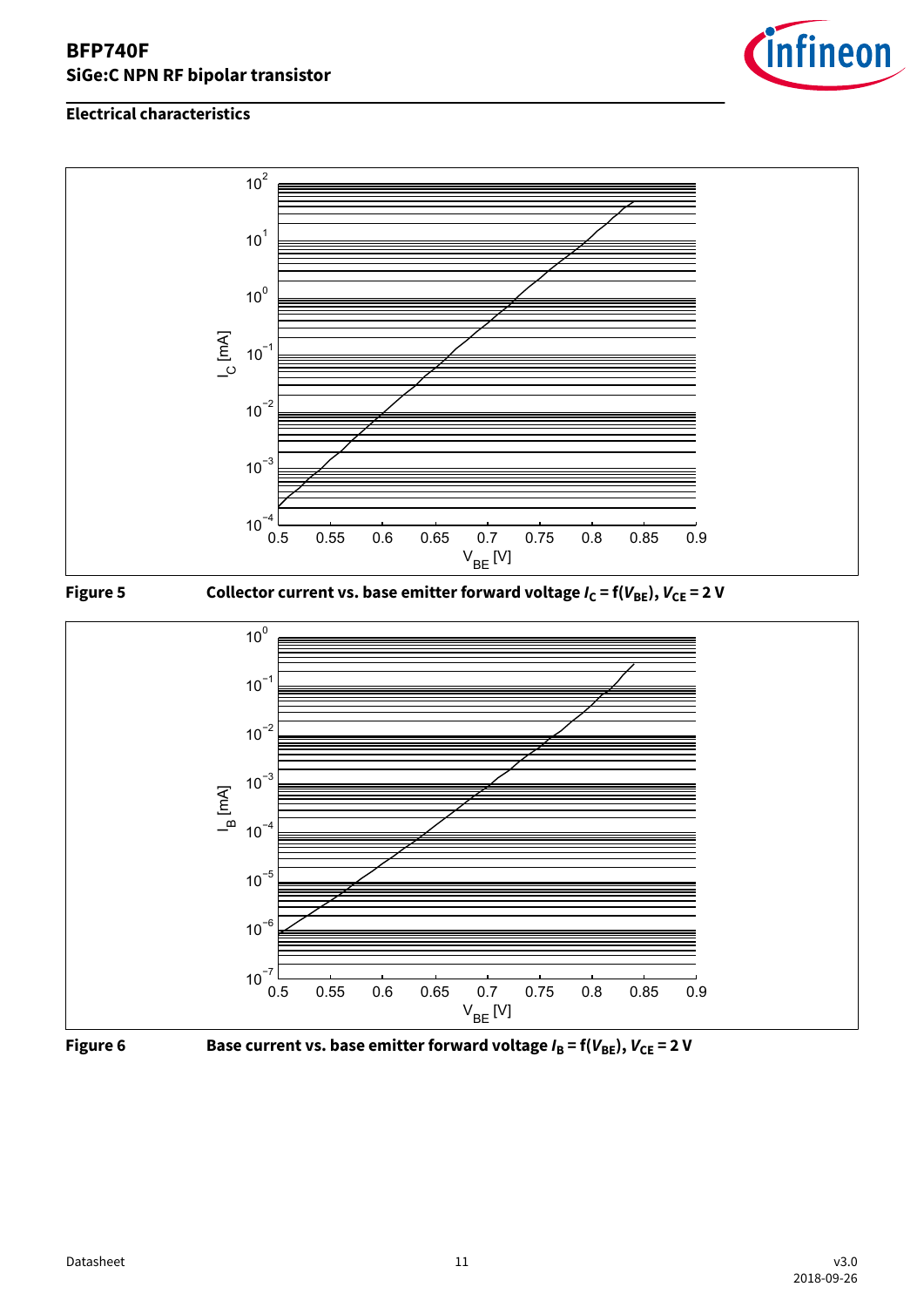





**Figure 7** Base current vs. base emitter reverse voltage  $I_B = f(V_{EB})$ ,  $V_{CE} = 2 V$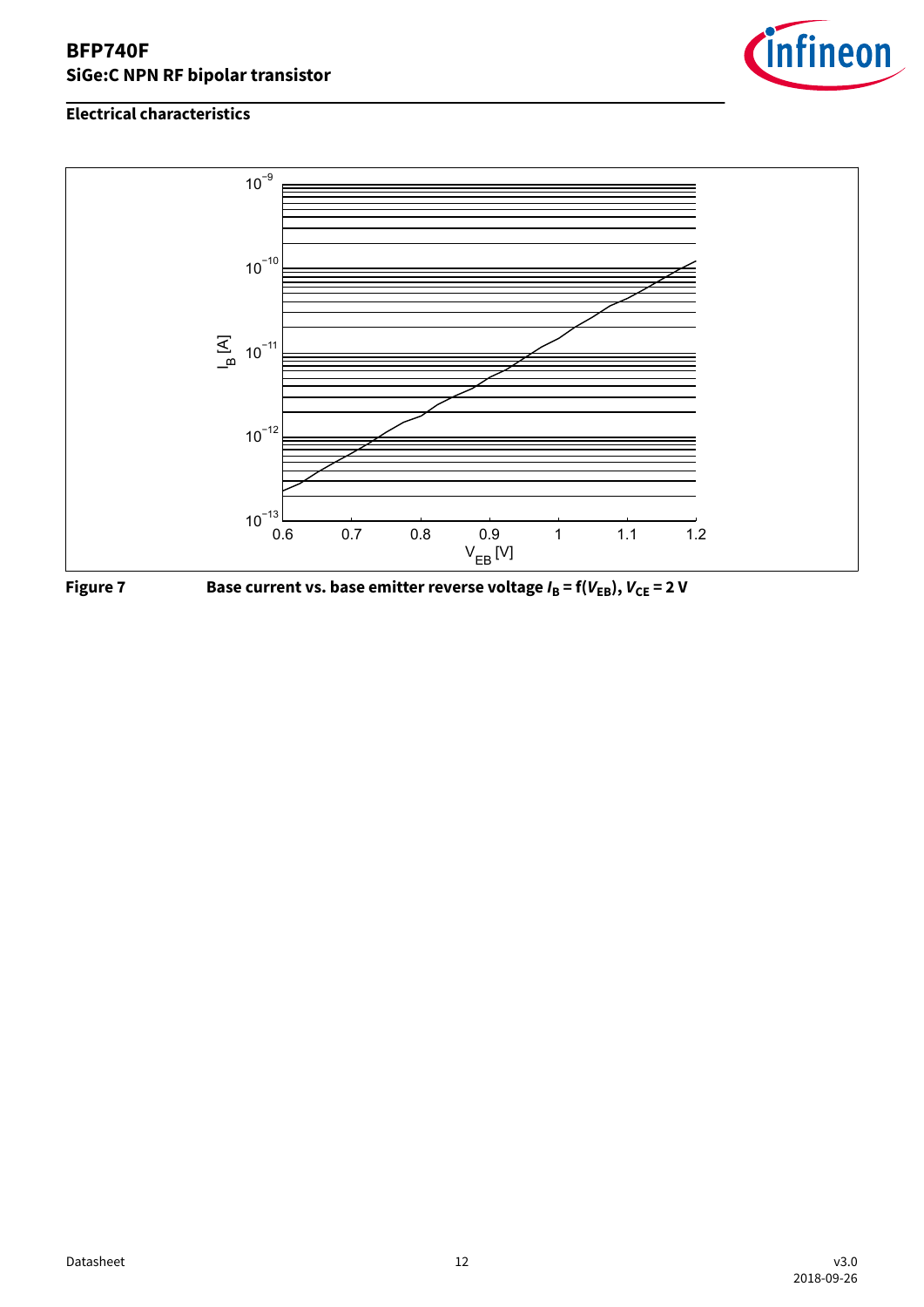

### <span id="page-12-0"></span>**Electrical characteristics**

# **3.5 Characteristic AC diagrams**









 **Figure 9** 3rd order intercept point  $\textsf{OIP}_3$  = f( $I_\mathsf{C}$ ),  $Z_\mathsf{S}$  =  $Z_\mathsf{L}$ = 50  $\Omega$ ,  $V_\mathsf{CE}$ ,  $f$  = parameters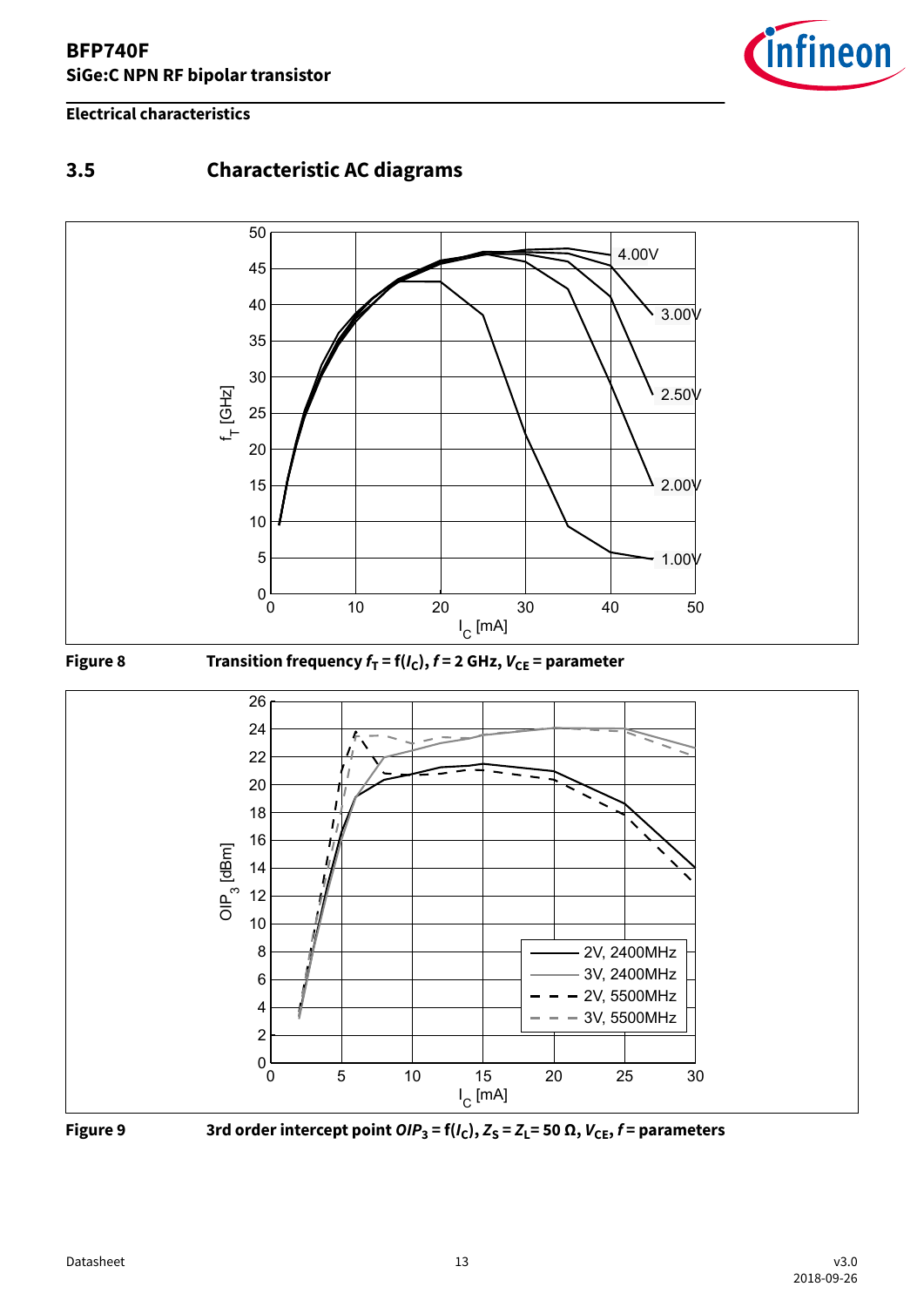









**Figure 11** Compression point at output  $OP_{1dB}$  [dBm] = f( $I_C$ ,  $V_{CE}$ ),  $Z_S = Z_L = 50 \Omega$ ,  $f = 5.5$  GHz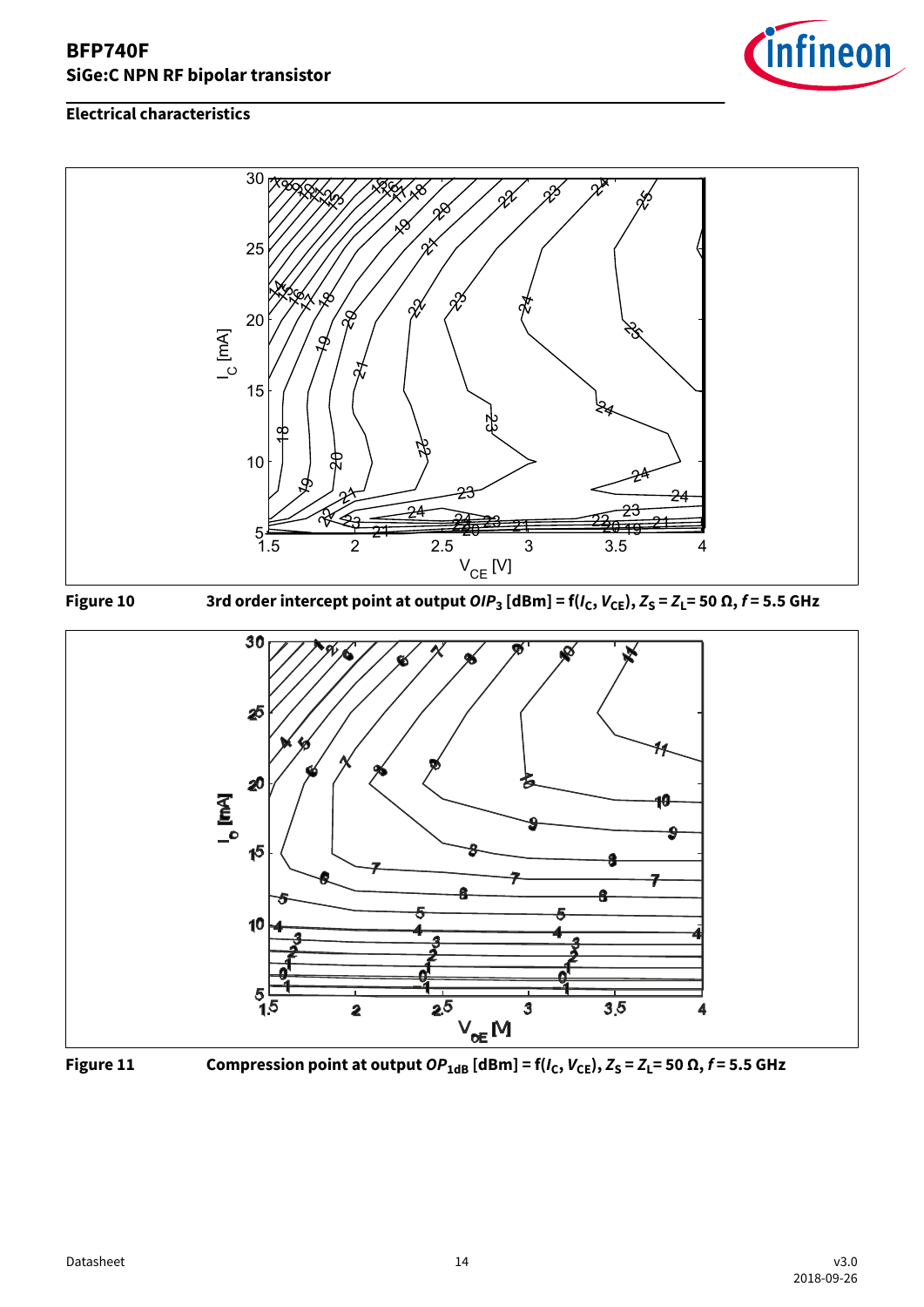









**Figure 13** Gain  $G_{\text{ma}}$ ,  $G_{\text{ms}}$ ,  $|S_{21}|^2 = f(f)$ ,  $V_{\text{CE}} = 3 \text{ V}$ ,  $I_{\text{C}} = 15 \text{ mA}$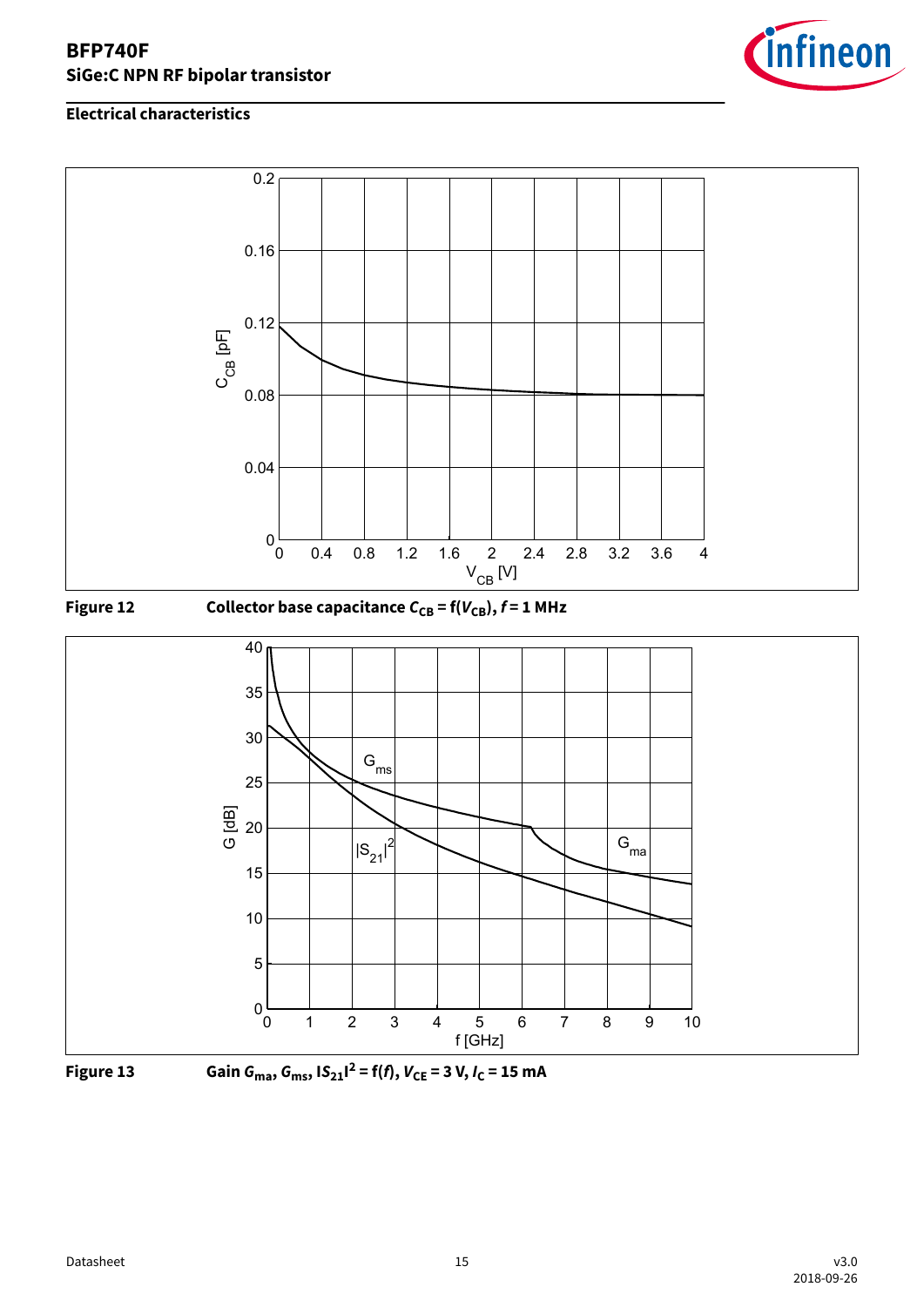









**Figure 15** Maximum power gain  $G_{\text{max}} = f(V_{\text{CE}}), I_C = 15 \text{ mA}, f = \text{parameter in GHz}$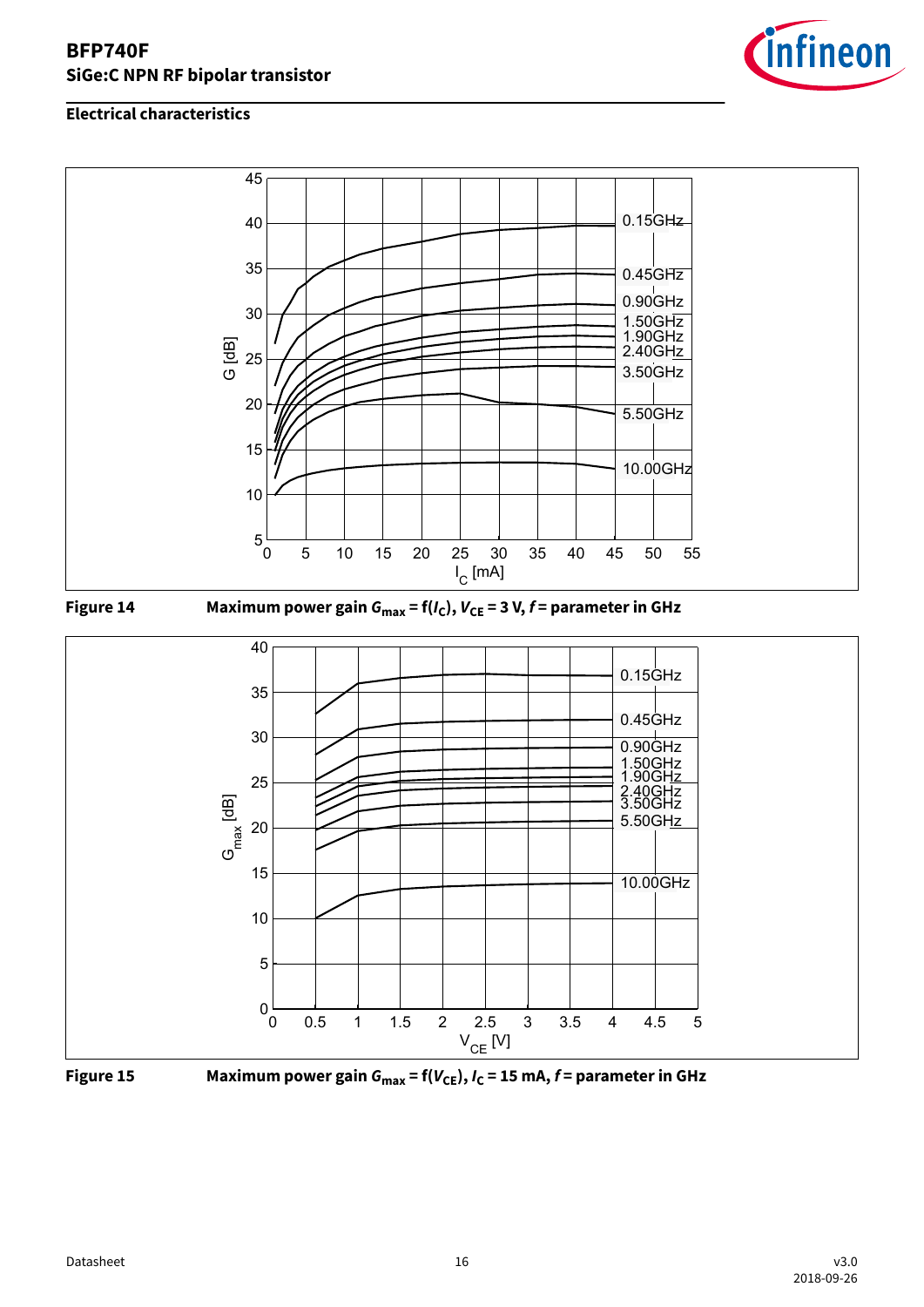







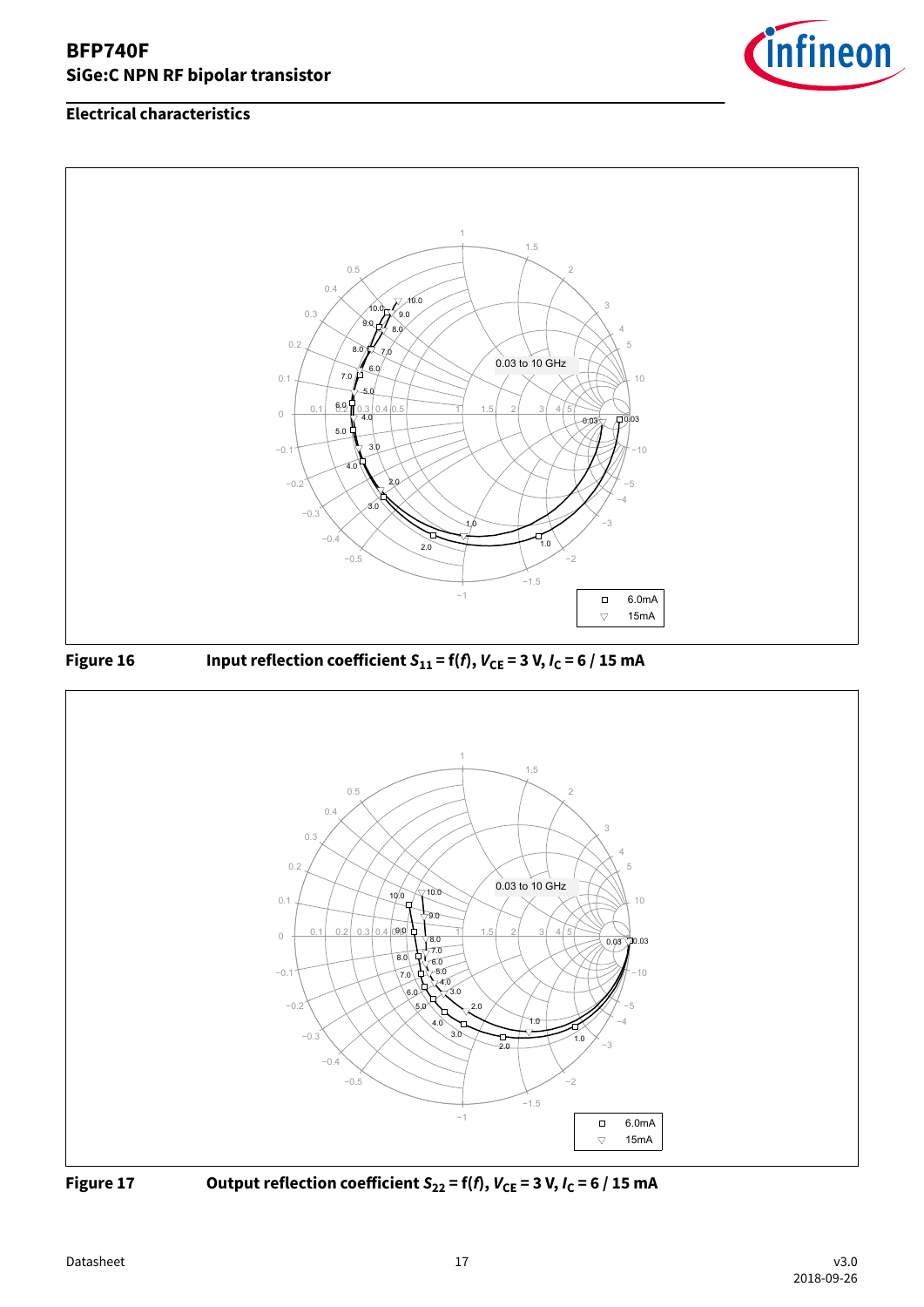









**Figure 19** Noise figure  $NF_{min} = f(f), V_{CE} = 3 V, Z_s = Z_{S, opt}, I_c = 6 / 15 mA$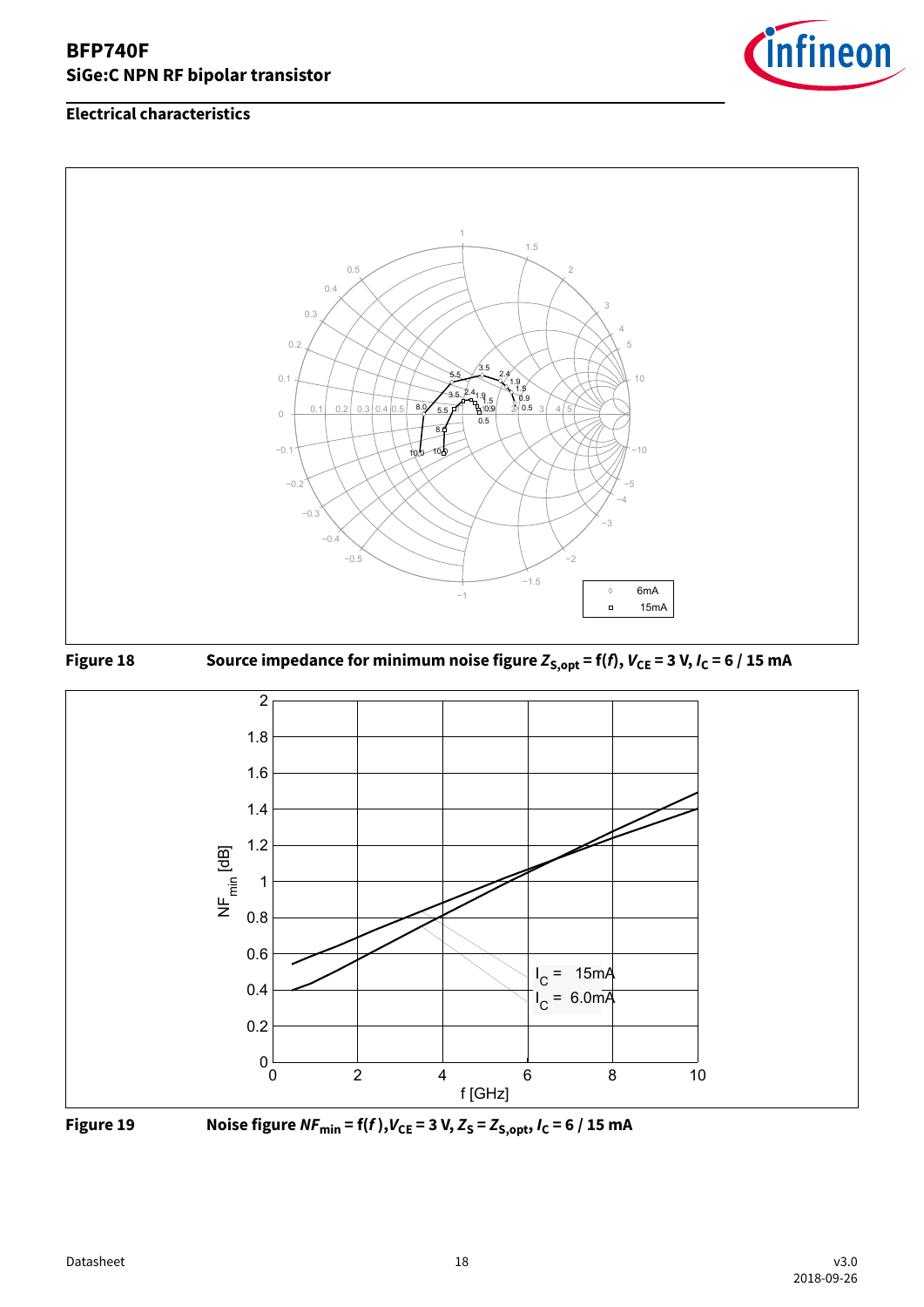

### **Electrical characteristics**







Note: The curves shown in this chapter have been generated using typical devices but shall not be considered as a guarantee that all devices have identical characteristic curves.  $T_A = 25$  °C.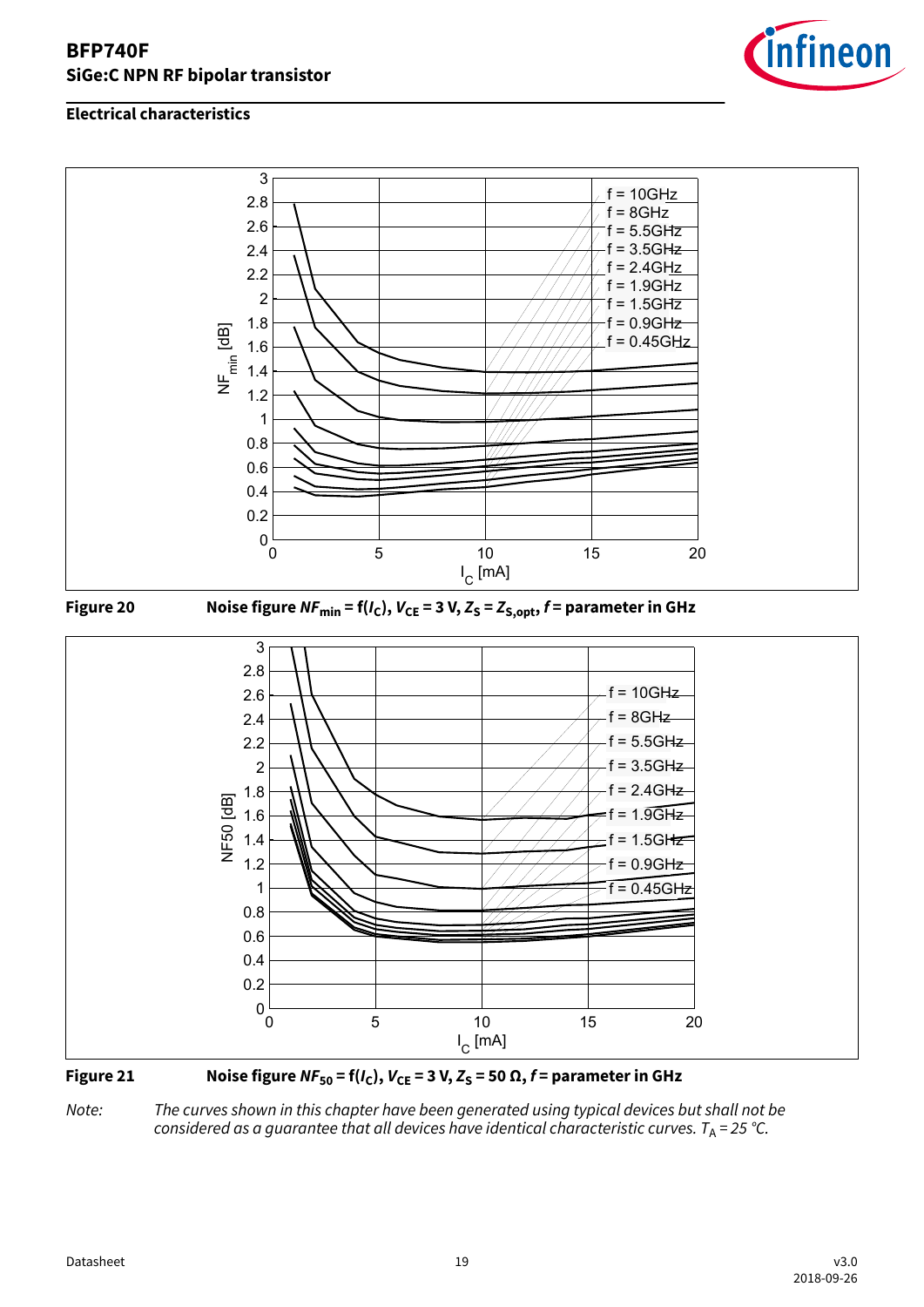<span id="page-19-0"></span>**Package information TSFP-4-1**



# **4 Package information TSFP-4-1**





**Figure 22 Package outline**



### **Figure 23 Foot print**



### **Figure 24 Marking layout example**



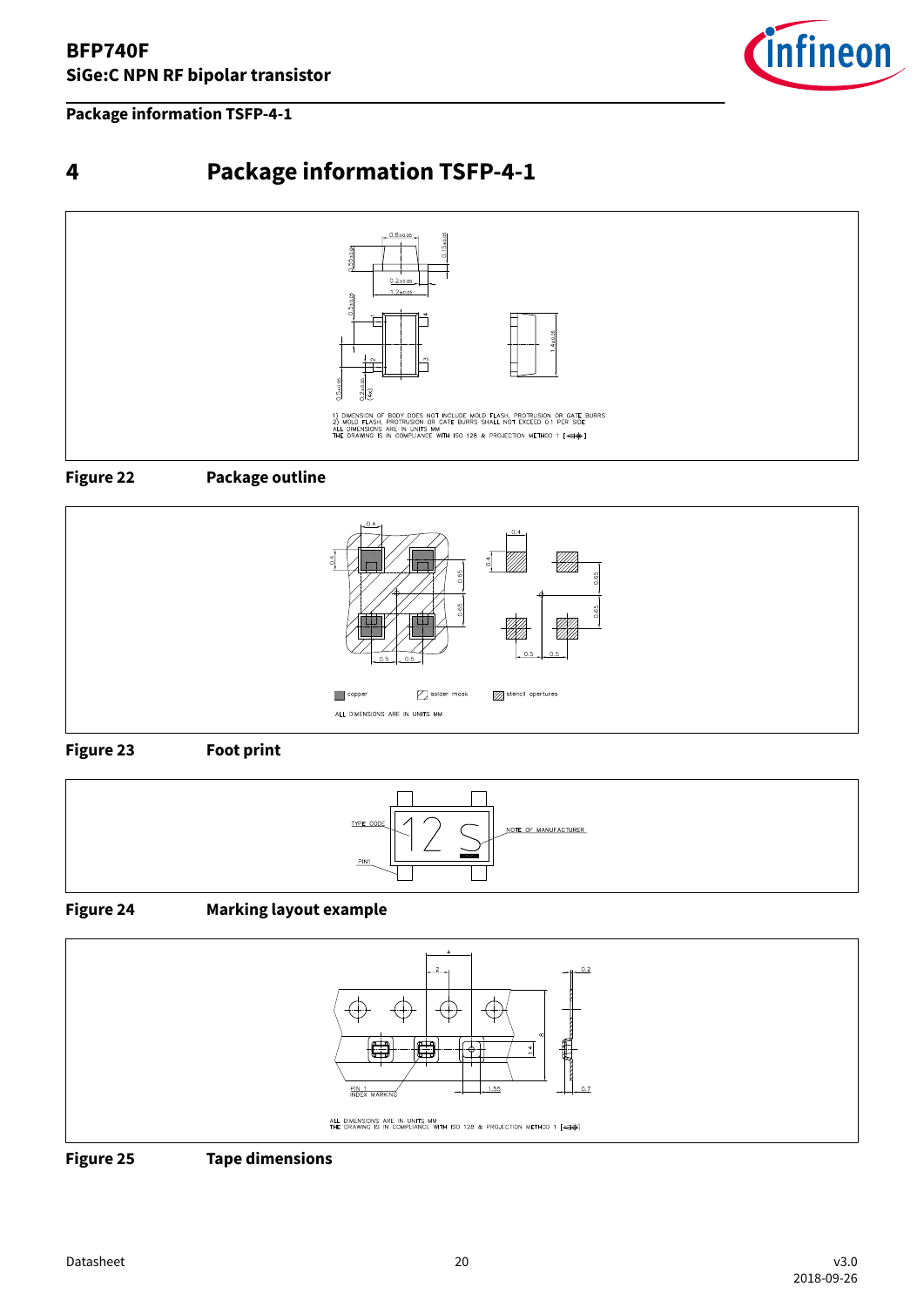<span id="page-20-0"></span>**Revision history**



# **Revision history**

| <b>Document</b><br>version | Date of<br>release | Description of changes |
|----------------------------|--------------------|------------------------|
| 3.0                        | 2018-09-26         | New datasheet layout.  |